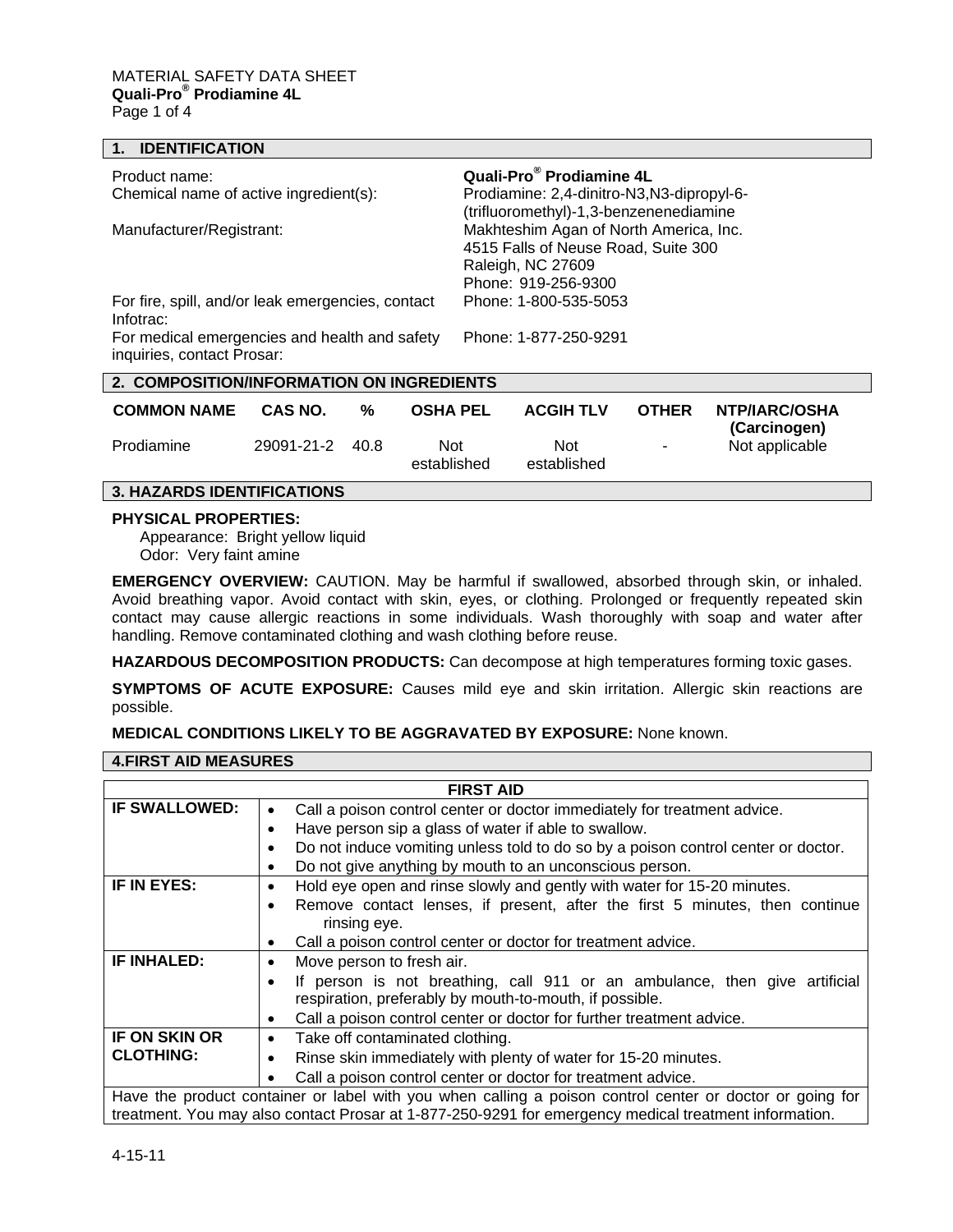# **5. FIRE FIGHTING MEASURES**

**FLASH POINT:** Not applicable **METHOD USED:** Not applicable **FLAMMABLE LIMITS:** Not applicable **AUTOIGNITION TEMPERATURE:** Not applicable **FLAMMABILITY:** Not applicable

**EXTINGUISHING MEDIA:** Foam, CO<sub>2</sub>, dry chemical

**UNUSUAL FIRE, EXPLOSION, AND REACTIVITY HAZARDS:** During a fire, irritating and possibly toxic gases may be generated by thermal decomposition or combustion.

**HAZARDOUS DECOMPOSITION PRODUCTS:** Can decompose at high temperatures forming toxic gases.

**FIRE-FIGHTING PROCEDURES:** Wear full protective clothing and self-contained breathing apparatus. Evacuate nonessential personnel from the area to prevent human exposure to fire, smoke, fumes or products of combustion. Prevent use of contaminated buildings, area, and equipment until decontaminated. Water runoff can cause environmental damage. If water is used to fight fire, dike and collect runoff.

# **6. ACCIDENTAL RELEASE MEASURES**

**ACTION TO TAKE FOR SPILLS/LEAKS:** Control the spill at its source. Contain the spill to prevent from spreading or contaminating soil or from entering sewage and drainage systems or any body of water. Clean up spills immediately. Cover entire spill with absorbing material and place into compatible disposal container. Scrub area with hard water detergent (e.g. commercial products such as Tide, Joy, Spic and Span). Pick up wash liquid with additional absorbent and place into compatible disposal container. Once all material is cleaned up and placed in a disposal container, seal

container and arrange for disposition.

# **7. HANDLING AND STORAGE**

**PRECAUTIONS TO BE TAKEN IN HANDLING:** Do not contaminate water, food or feed by storage or disposal. Wash thoroughly with soap and water after handling.

**PRECAUTIONS TO BE TAKEN IN STORAGE:** Store the material in a well-ventilated, secure area out of reach of children and domestic animals. Do not store food, beverages or tobacco products in the storage area. Prevent eating, drinking, tobacco use, and cosmetic application in areas where there is a potential for exposure to the material. Wash thoroughly with soap and water after handling.

**STORAGE TEMPERATURE (MIN/MAX):** Normal ambient temperatures.

**8. EXPOSURE CONTROLS/PERSONAL PROTECTION** 

**THE FOLLOWING RECOMMENDATIONS FOR EXPOSURE CONTROLS/PERSONAL PROTECTION ARE INTENDED FOR THE MANUFACTURE, FORMULATION, PACKAGING AND USE OF THIS PRODUCT.** 

### **FOR COMMERCIAL APPLICATIONS AND/OR ON-FARM APPLICATIONS CONSULT THE PRODUCT LABEL.**

**INGESTION PROTECTION:** Prevent eating, drinking, tobacco usage and cosmetic application in areas where there is a potential for exposure to the material. Wash thoroughly with soap and water after handling.

**EYE PROTECTION:** Where contact is likely, use chemical splash goggles.

**RESPIRATORY PROTECTION:** Use process enclosures, local exhaust ventilation, or other engineering controls to keep airborne levels below exposure limits. A NIOSH-certified combination air-purifying respirator with an N, P or R 95 or HE class filter and an organic vapor cartridge may be permissible under certain circumstances where airborne concentrations are expected to exceed exposure limits. Protection provided by air-purifying respirators is limited. Use a pressure demand atmosphere-supplying respirator if there is any potential for uncontrolled release, exposure levels are not known, or under any other circumstances where air-purifying respirators may not provide adequate protection.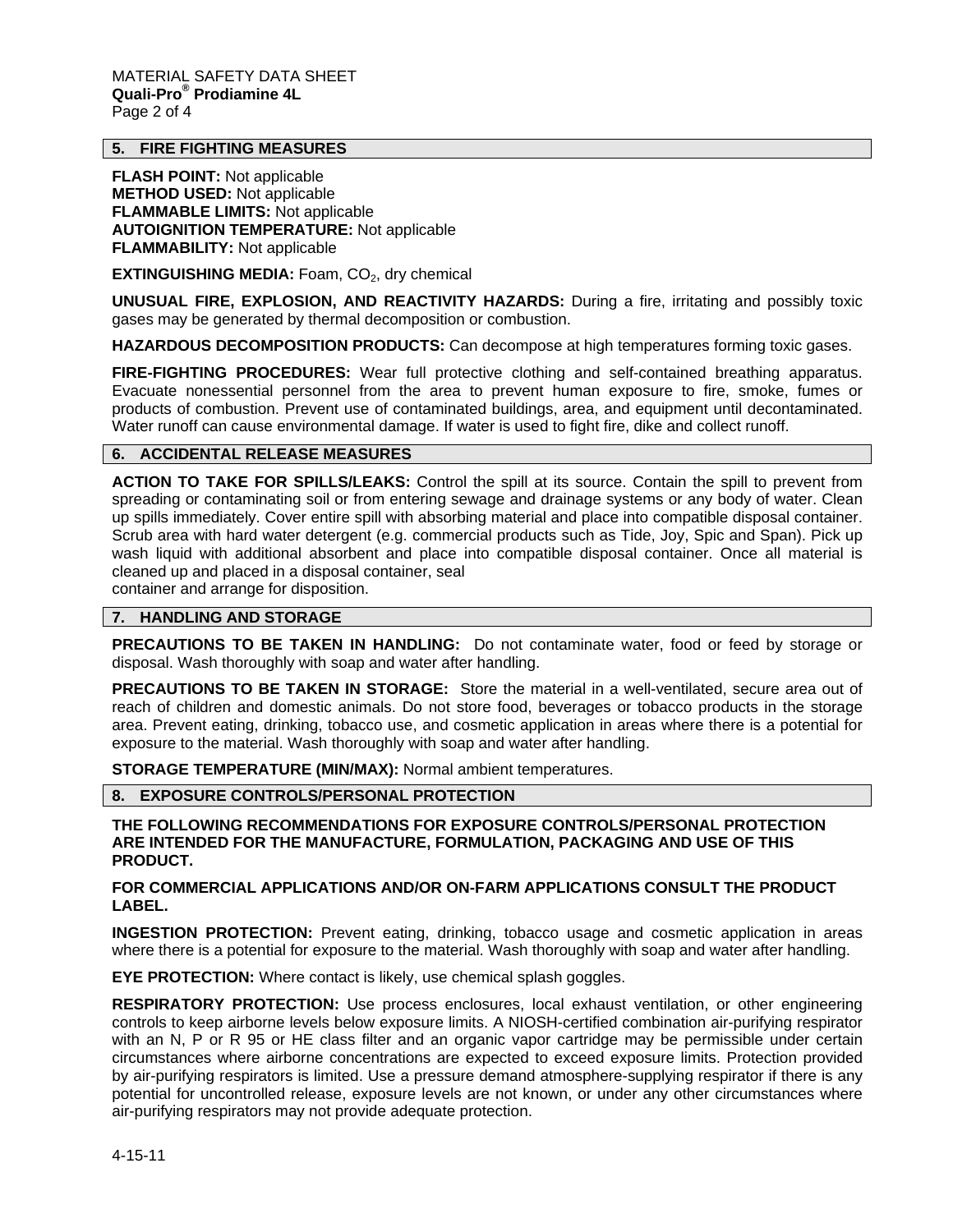MATERIAL SAFETY DATA SHEET **Quali-Pro® Prodiamine 4L**  Page 3 of 4

**SKIN PROTECTION:** Where contact is likely, wear chemical-resistant gloves (such as nitrile or butyl), coveralls, socks and chemical-resistant footwear. For overhead exposure, wear chemical-resistant headgear.

## **USER SAFETY RECOMMENDATIONS:**

Users should:

- Wash hands before eating, drinking, chewing gum, using tobacco, or using the toilet.
- Remove clothing immediately if pesticide gets inside. Then wash thoroughly and put on clean clothing.
- After handling this product, immediately wash the outside of gloves before removing them. Immediately wash thoroughly and change into clean clothing.

**EXPOSURE GUIDELINES:** Refer to Section 2. **ENGINEERING CONTROLS:** Refer to product label.

#### **9. PHYSICAL AND CHEMICAL PROPERTIES**

**APPEARANCE:** Bright yellow liquid **ODOR:** Very faint amine **FLASH POINT:** Not applicable **pH:** 7.46 (1% dispersion) **DENSITY:** 1.165 g/cc (9.72 lb/gal) @24<sup>°</sup>C

# **10. STABILITY AND REACTIVITY**

**STABILITY:** Stable under normal use and storage conditions. **CONDITIONS TO AVOID:** Thermal, mechanical and electrical ignition sources. **MATERIALS TO AVOID:** Oxidizing agents. **HAZARDOUS POLYMERIZATION:** Will not occur. **HAZARDOUS DECOMPOSITION PRODUCTS:** Can decompose at high temperatures forming toxic gases.

#### **11. TOXICOLOGICAL INFORMATION**

### **ACUTE TOXICITY/IRRITATION STUDIES:**

Acute Oral LD<sub>50</sub> (Rat):  $\longrightarrow$  5,000 mg/kg<br>Acute Dermal LD<sub>50</sub> (Rat):  $\longrightarrow$  5,000 mg/kg Acute Dermal  $LD_{50}$  (Rat): Acute Inhalation  $LC_{50}$  (Rat):  $> 2.55$  mg/L air (4-hours)<br>Eye Irritation (Rabbit): Minimally Irritating Eye Irritation (Rabbit): Dermal Irritation (Rabbit): Slightly Irritating (Rabbit) Dermal Sensitization (Guinea Pig): Sensitizing (Guinea Pig)

#### **REPRODUCTIVE/DEVELOPMENT EFFECTS:**

Prodiamine: Fetal toxicity at high dose levels (rats); development and maternal toxicity observed at 1 g/kg/day.

#### **CHRONIC/SUBCHRONIC TOXICITY STUDIES:**

Prodiamine: Liver (alteration and enlargement) and thyroid effects (hormone imbalances) at high does levels (rats); decreased body weight gains.

### **CARCINOGENICITY:**

Prodiamine: Benign thyroid tumors (rat). None observed (mouse).

# **12. ECOLOGICAL INFORMATION**

**ENVIRONMENTAL HAZARDS:** This product has low solubility in water. At the limit of solubility, this product is not toxic to fish. However, at concentrations substantially above the level of water solubility, it may be toxic to fish. Do not apply directly to water, to areas where surface water is present, or to intertidal areas below the mean high water mark. Drift and runoff from treated areas may be hazardous to aquatic organisms in adjacent sites. Do not contaminate water when disposing of equipment wash water.

(Based on active ingredient – Prodiamine).

**SUMMARY OF EFFECTS:** Highly toxic to fish and invertebrates. Practically non-toxic to birds and bees.